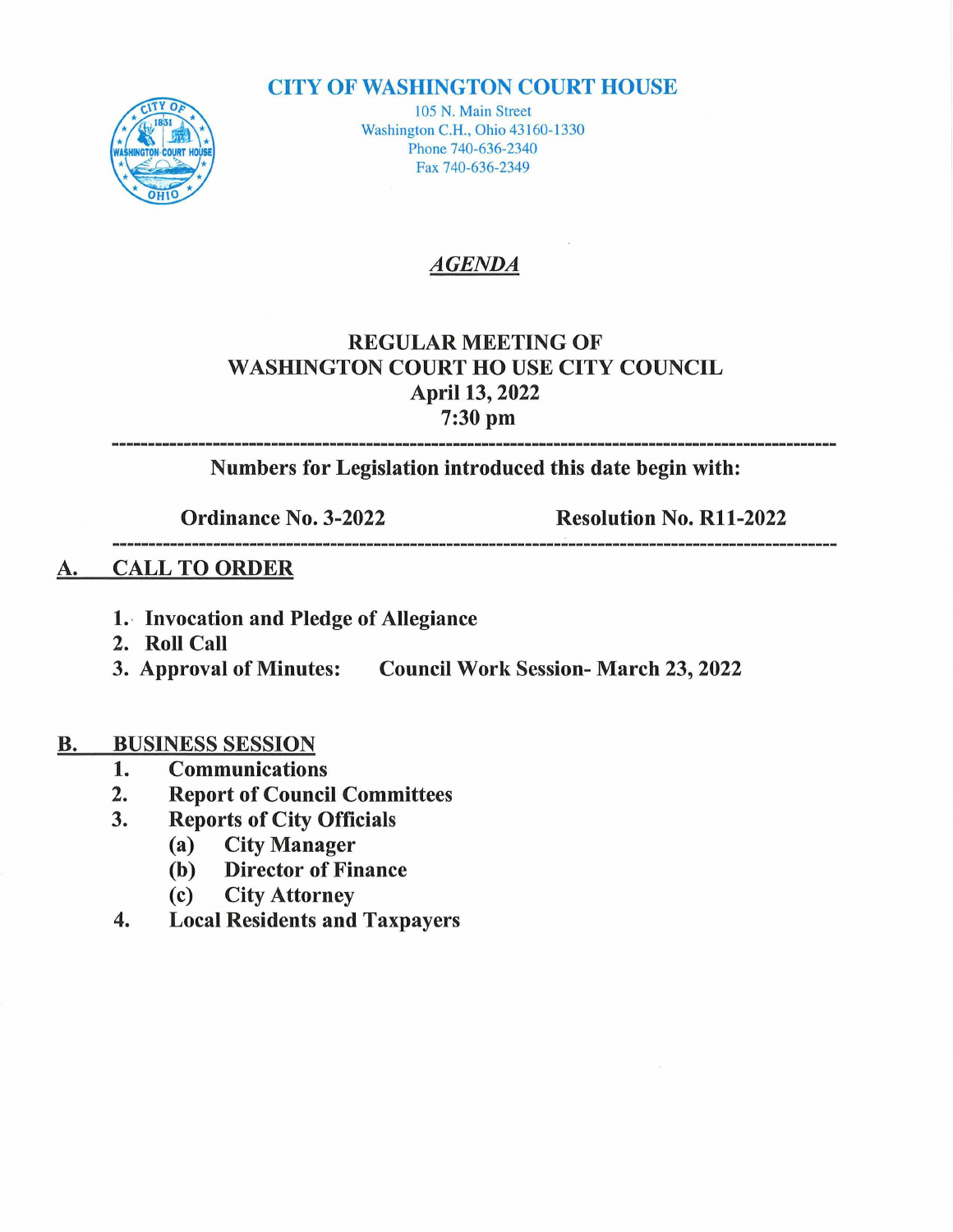- C. LEGISLATION
- 1. Legislation Previously Introduced
- A. ORDINANCE NO. 2-2022 (second reading)

A. <u>ORDINANCE NO. 2-2022</u> (second reading)<br>AN ORDINANCE REZONING LOTS (#73 THROUGH #95 INCLUSIVE), ANDRICK<br>PRIVE TROUGHES RONTE SUPPRYSION OWNER BY IN HOURINGS 1.1 RET AN ORDINANCE REZONING LOTS (#73 THROUGH #95 INCLUSIVE), ANDRICK<br>DRIVE-TROTTERS POINTE SUBDIVISION; OWNED BY JB HOLDINGS-JARET<br>PISHOP, FROM B4P, OURDIUM PENSURY SINGLE FAMILY PESIDENTIAL DRIVE-TROTTERS POINTE SUBDIVISION; OWNED BY JB HOLDINGS-JARET<br>BISHOP, FROM R1B (MEDIUM DENSITY SINGLE FAMILY RESIDENTIAL DISTRICT) TO R2(TWO FAMILY RESIDENTIAL DISTRICT)

B. RESOLUTION NO. R10-2022 (second reading)

RESOLUTION AUTHORIZING JOSEPH J. DENEN CITY MANAGER, OF THE A RESOLUTION AUTHORIZING JOSEPH J. DENEN CITY MANAGER, OF THE<br>CITY OF WASHINGTON COURT HOUSE, TO ENTER INTO CONTRACT WITH CITY OF WASHINGTON COURT HOUSE, TO ENTER INTO CONTRACT WITH<br>BEST EOUPMENT FOR THE PURCHASE OF A TYMCO MODEL 660 STREET **SWEEPE** 

- 2. NEW LEGISLATION (in writing)
- A. ORDINANCE NO. 3 -2022 (first reading)

A. SRDINANCE NO. 5-2022 (INSTRAINING)<br>AN ORDINANCE AMENDING ORDINANCE NO. 18-2014 AND PROVIDING PAY AN ORDINANCE AMENDING ORDINANCE NO. 18-2014 AND PROVIDING PAY<br>GRADE IN THE CLASSIFICATION PLAN AND PAY SCHEDULE FOR EMPLOYEES GRADE IN THE CLASSIFICATION PLAN AND PAY SCHEDULE FOR EMPLOYEES<br>OF THE CITY OF WASHINGTON COURT HOUSE, OHIO, CREATING AND OF THE CITY OF WASHINGTON COURT HOUSE, OHIO, CREATING AND ABOLISHING CERTAIN POSITIONS AND REPEALING ALL PRIOR ABOLISHING CERTAIN POSITIONS AND REPEALING ALL ORDINANCES, OR PARTS THEREOF, INCONSISTENT THEREWITH.

B. RESOLUTION NO. R11-2022 (first reading)

RESOLUTION APPROVING THE CONTRACT WITH THE FRATERNAL ORDER OF POLICE, OHIO LABOR COUNCIL, INC. FOR SERGEANTS 2021-MED-12-1580.

C. RESOLUTION NO. R12 -2022 (first reading)

RESOLUTION APPROVING THE CONTRACT WITH THE FRATERNAL ORDER OF POLICE, OHIO LABOR COUNCIL, INC. FOR PATROL OFFICERS 2021-MED-12-1581.